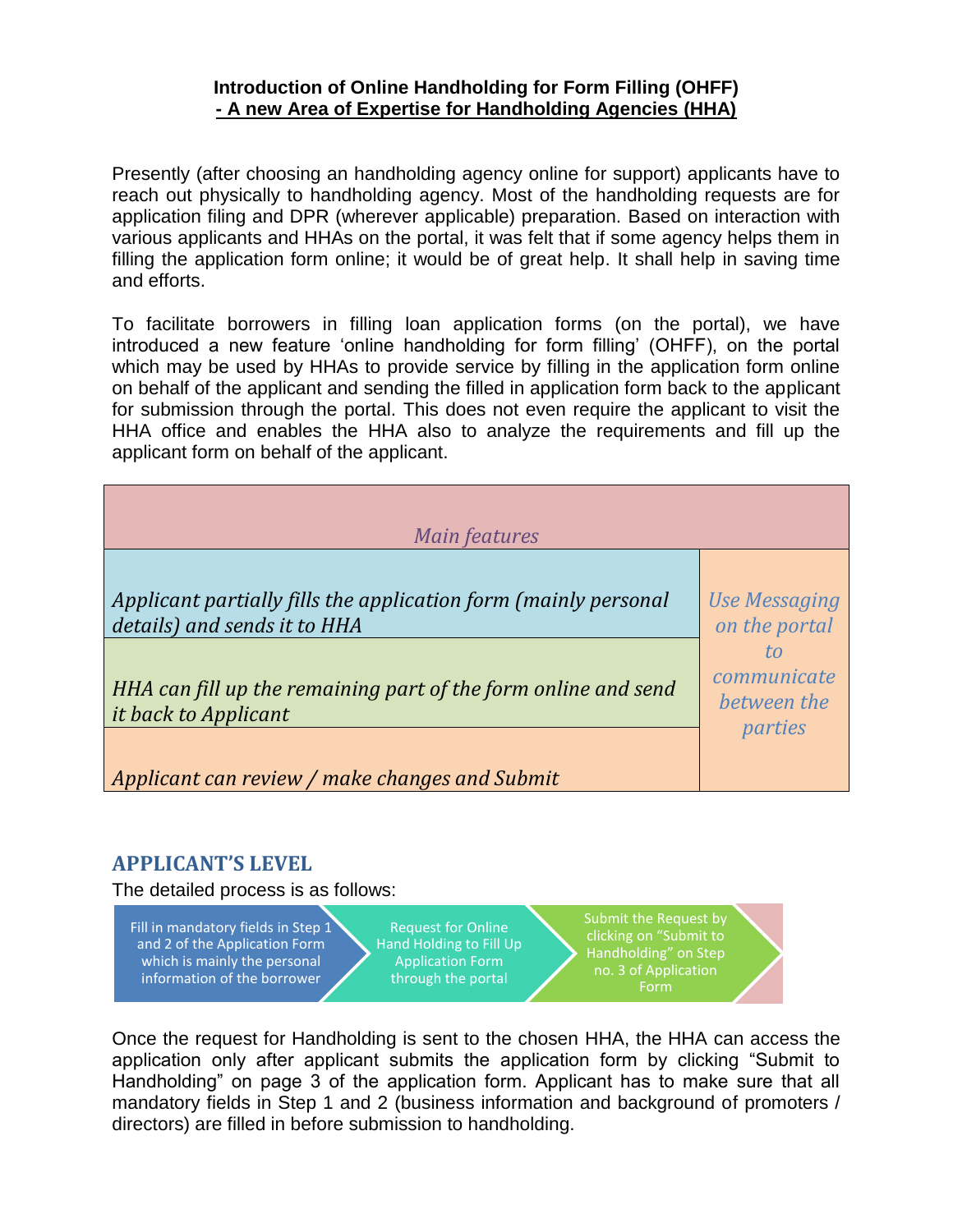Applicant receives the filled in application form back from the HHA.



The applicant can use the messaging feature on the portal / e-mail (besides phone, meeting etc.) to communicate with the HHA for charges, communicate details about their business plans, expectations etc. Documents (if any) required to be shared with the HHA, to enable them to fill up the application on behalf of the applicant, can be uploaded as part of the application form or as other documents or can be exchanged through e-mail. Similarly the HHA can use the messaging services to communicate about any clarification with the applicant.

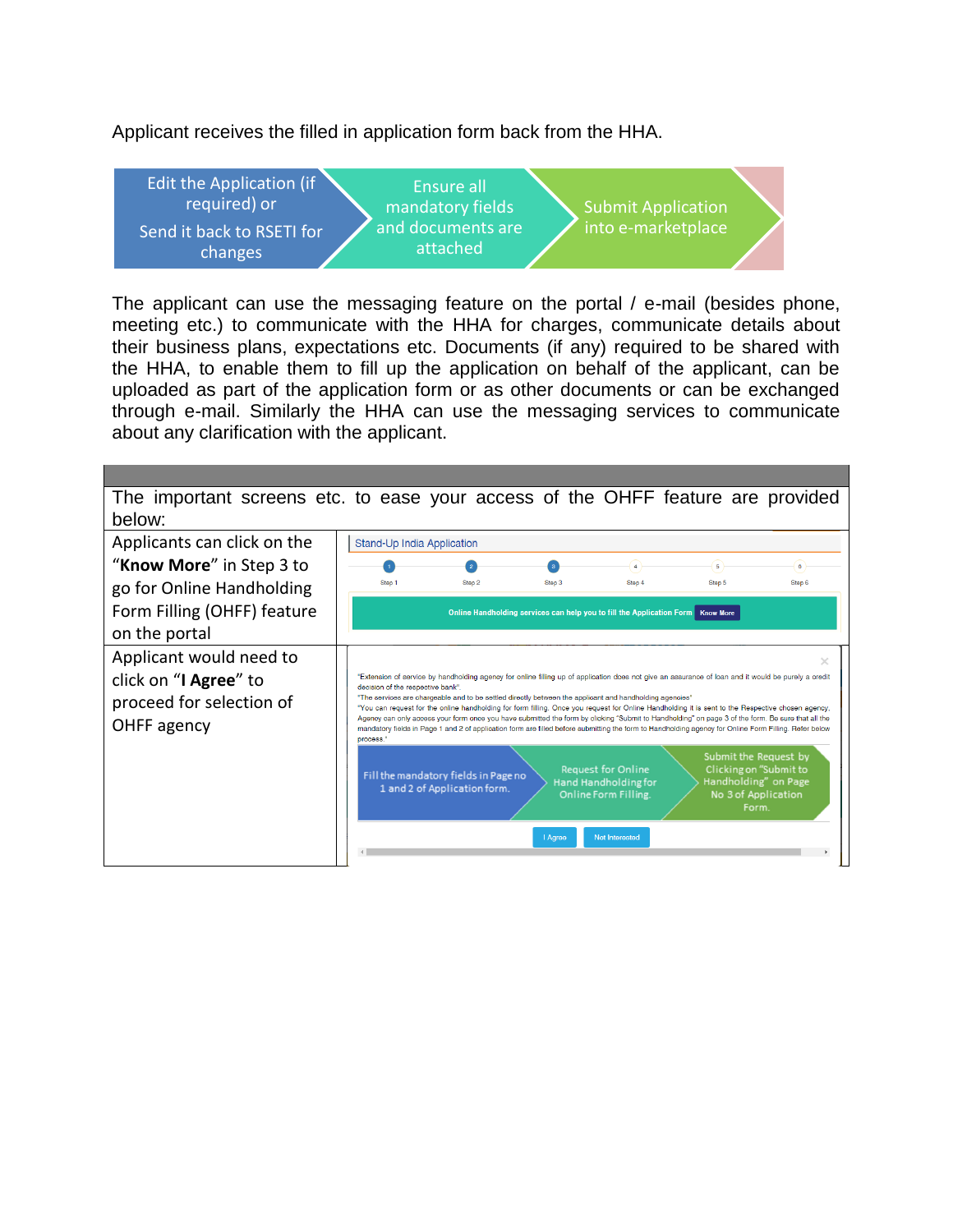| 1. See<br>commercial<br>any                     | Select OFHH Agency                                                                                                                                               |                                                                                |
|-------------------------------------------------|------------------------------------------------------------------------------------------------------------------------------------------------------------------|--------------------------------------------------------------------------------|
| document to ascertain                           | <b>Select HandHolding Agency</b>                                                                                                                                 | <b>Roles of Handholding Agency</b>                                             |
| charges / profile of the                        | Contact<br><b>Agency Name</b><br>Email<br><b>Address</b>                                                                                                         | <b>Area Of Expertise</b><br><b>Select</b>                                      |
| <b>OHFF</b><br>(if<br>agency                    | <b>Details</b>                                                                                                                                                   |                                                                                |
| published by the agency)                        | Send Request to Hand Holding Agency<br>Cancel                                                                                                                    |                                                                                |
| by clicking on "View".                          | <b>Select District</b><br><b>Select State</b><br><b>Select Expertise</b><br>Select State<br><b>Select District</b><br>Online Handholding                         | Search Hand Holding Agency                                                     |
| 2. Choose the OHFF agency                       |                                                                                                                                                                  |                                                                                |
| by clicking of "Select"                         | Contact<br><b>Agency</b><br>WebSite<br><b>Address</b><br><b>Area Of Expertise</b><br>Sr.No.<br><b>Name</b><br><b>Details</b>                                     | <b>Commercial</b><br><b>Details</b><br>Events<br><b>Document</b>               |
| 3. Click on "Send Request                       | • Application                                                                                                                                                    |                                                                                |
| to Handholding Agency"                          | filling/Project Report<br><b>District</b><br><b>District Industries</b><br>Preparation<br>Industries<br>9317860006<br>Centre, Barnala at<br>• Online Handholding | Select<br>View<br>≝                                                            |
| after<br>selecting<br>the                       | Malerkotla<br>Centre<br>for Form Filling                                                                                                                         |                                                                                |
| agency                                          | • Online Handholding<br><b>OFHH</b><br>$\overline{2}$<br>0147852369<br>for Form Filling<br>Agency                                                                | N/A<br>兽<br>Select                                                             |
|                                                 |                                                                                                                                                                  |                                                                                |
|                                                 |                                                                                                                                                                  |                                                                                |
| The following message<br><b>is</b>              | test.standupmitra.in says:                                                                                                                                       | ×                                                                              |
| displayed. Click "OK".                          |                                                                                                                                                                  |                                                                                |
|                                                 | Request for District Industries Centre : Online Handholding for Form Filling                                                                                     |                                                                                |
|                                                 | sent successfully. Agency can only access your form once you have filled                                                                                         |                                                                                |
|                                                 | the mandatory fields in Page no 1 and 2 of Application form & Send<br>the form by clicking "Send to Handholding" on page 3.                                      |                                                                                |
|                                                 |                                                                                                                                                                  |                                                                                |
|                                                 |                                                                                                                                                                  |                                                                                |
|                                                 |                                                                                                                                                                  | ок                                                                             |
|                                                 |                                                                                                                                                                  |                                                                                |
| Once<br>that<br>you<br>ensure                   | Stand-Up India Application                                                                                                                                       |                                                                                |
| details in Step 1 and 2 are                     | 2<br>$\,$ 3<br>4 <sup>1</sup>                                                                                                                                    | $\overline{\mathbf{5}}$<br>ô                                                   |
| filled in, you can fill-in as                   | Step 1<br>Step 2<br>Step 4<br>Step 3                                                                                                                             | Step 6<br>Step 5                                                               |
| much information as you                         | <b>Send My Details To OFHH</b>                                                                                                                                   |                                                                                |
| upload<br>documents<br>can,                     |                                                                                                                                                                  |                                                                                |
| (wherever possible in Step                      |                                                                                                                                                                  |                                                                                |
| 5) and click on "Send My                        |                                                                                                                                                                  |                                                                                |
| <b>Details to OHFF"</b>                         |                                                                                                                                                                  |                                                                                |
| Till OHFF starts filling the                    |                                                                                                                                                                  |                                                                                |
| form, you can still edit the                    |                                                                                                                                                                  |                                                                                |
|                                                 |                                                                                                                                                                  |                                                                                |
| form.                                           |                                                                                                                                                                  |                                                                                |
| • After OHFF has filled in                      | My HandHolding Agencies                                                                                                                                          |                                                                                |
| the form and submitted                          | <b>Request No</b><br><b>Agency Name</b><br>Email<br><b>Address</b>                                                                                               | Commercial<br><b>Agency</b><br><b>Status</b><br>Events<br>Actio                |
| back to you, you can                            | No.<br><b>District Industries</b>                                                                                                                                | <b>Details Document</b><br><b>Status</b><br>È.<br>Interested                   |
| submit the application                          | Centre<br><b>District Industries Centre</b><br>Req/0520170002. Online Handholding<br>amdicmlk@rediffmail.com<br>Barnala at Malerkotla<br>for Form Filling        | $\equiv$<br>曲<br>View<br>Pending<br>and In-<br>$\bullet$<br>Process<br>$\circ$ |
| form on the portal.                             |                                                                                                                                                                  |                                                                                |
|                                                 | <b># Back to Dashboard</b>                                                                                                                                       |                                                                                |
| • Applicant needs to mark<br>the<br><b>OHFF</b> |                                                                                                                                                                  |                                                                                |
| request                                         |                                                                                                                                                                  |                                                                                |
| complete and assign a                           | <b>O</b> My Help Centers                                                                                                                                         |                                                                                |
| the<br>rating<br>to<br>service                  | <b>Sr</b><br><b>Agency</b><br><b>Email</b><br><b>Address</b><br><b>State</b><br><b>No</b><br><b>Name</b>                                                         | <b>Commercial</b><br><b>Details</b><br><b>Events</b>                           |
| before<br>submitting<br>the                     |                                                                                                                                                                  | <b>Document</b>                                                                |
| form.                                           | District<br>District Industries<br>Industries<br>qmdicmlk@rediffmail.com<br>Centre, Barnala at<br>Punjab                                                         | $\overline{\mathbf{v}}$<br>巤<br>View                                           |
| • Applicant<br>can<br>communicate with OHFF     | Centre<br>Malerkotla                                                                                                                                             |                                                                                |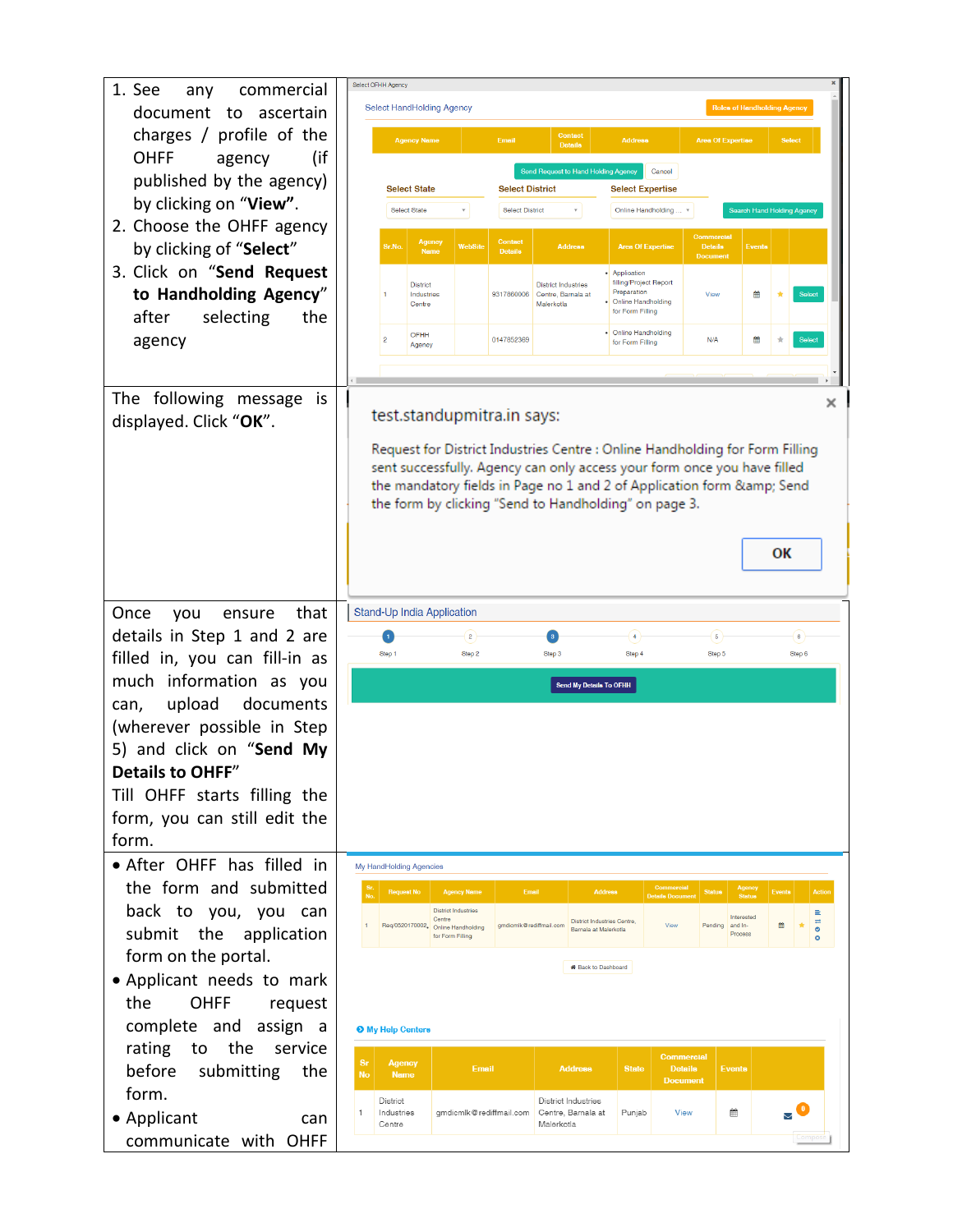## **HANDHOLDING (OHFF's) LEVEL**

The detailed process is as follows:



The important screens etc. to ease your access of the OHFF feature are provided below:

The OHFF would get the request as a normal handholding request with area of expertise as "Online Handholding for Form Filling"

1. OHFF needs to mark it as "**Interested**" by clicking

on the gear  $\mathbf{P}$  icon. OHFF can view the applicant profile before picking up the case and also contact him/her using the e-mail ID and mobile number.

2. Once applicant submits the form, OHFF can edit the application form by clicking on "**Fill Application Form**".

**Hand Holding Request's List** Search  $\frac{1}{2}$  Area of Eve  $\frac{1}{2}$ 

3. OHFF cannot edit